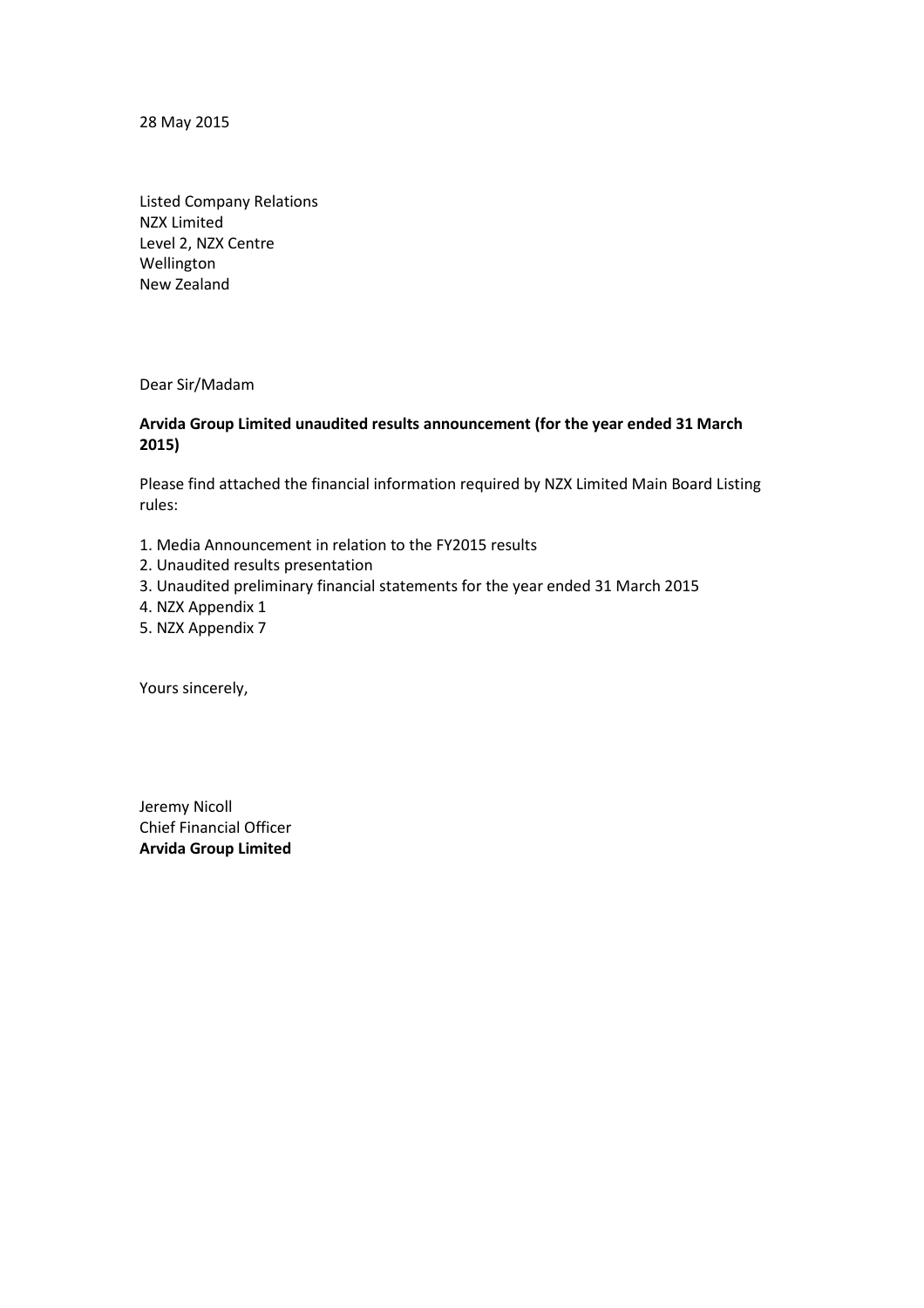

# NZX RELEASE

28 May 2015

# **Arvida announces FY2015 unaudited financial results in line with IPO guidance, declares maiden dividend in line with forecast**

- NPAT of \$3.1 million, ahead of IPO forecast
- **Underlying Profit<sup>[1](#page-1-0)</sup> of \$4.0 million, in line with IPO forecast**
- FY2015 final dividend of \$2.3 million (representing 1.03 cps) declared, in line with IPO forecast
- National footprint established with the successful acquisition of 17 retirement villages and aged care facilities
- Key integration tasks completed
- Existence of synergy benefits confirmed and initial benefits locked in
- New Support Centre team in place with key leaders appointed
- Development of Arvida brand, culture and values across the group
- Arvida affirms FY2016 guidance in line with IPO forecast

## **Financial Performance**

Arvida Group Limited (**NZX:ARV**) today announced unaudited financial results for the financial year ended 31 March 2015 in line with the financial forecasts set out in the Initial Public Offering (**IPO**) prospectus dated 17 November 2014.

Commenting on Arvida's financial performance, Chairman Peter Wilson said "this is a very pleasing result within a period of considerable organisational change that saw a number of milestones achieved.

Arvida is performing well and in line with forecasts set out at the time of our IPO. This reflects the significant progress made integrating the 17 retirement village and aged care facilities and the benefits resulting from implementation of our support centre structure, built to manage the group going forward."

This result is the first to be released by Arvida since listing on NZX in December last year. Acquisition of the assets occurred on 17 December 2014 and the unaudited financial results reflect the village operations since then. Directors anticipate receiving an unqualified opinion from the auditors in relation to the FY2015 financial statements.

## **Statutory Result**

On a statutory basis, revenue was up \$1.0 million on forecast at \$20.0 million with care and village fees 2.5% higher than forecast.

<span id="page-1-0"></span><sup>1</sup> Underlying Profit is a non-GAAP measure and is not prepared in accordance with NZ IFRS. Please refer to the Annual Results Presentation for a reconciliation to Statutory Net Profit After Tax. Underlying Profit is an industry-wide measure that Arvida intends to report going forward.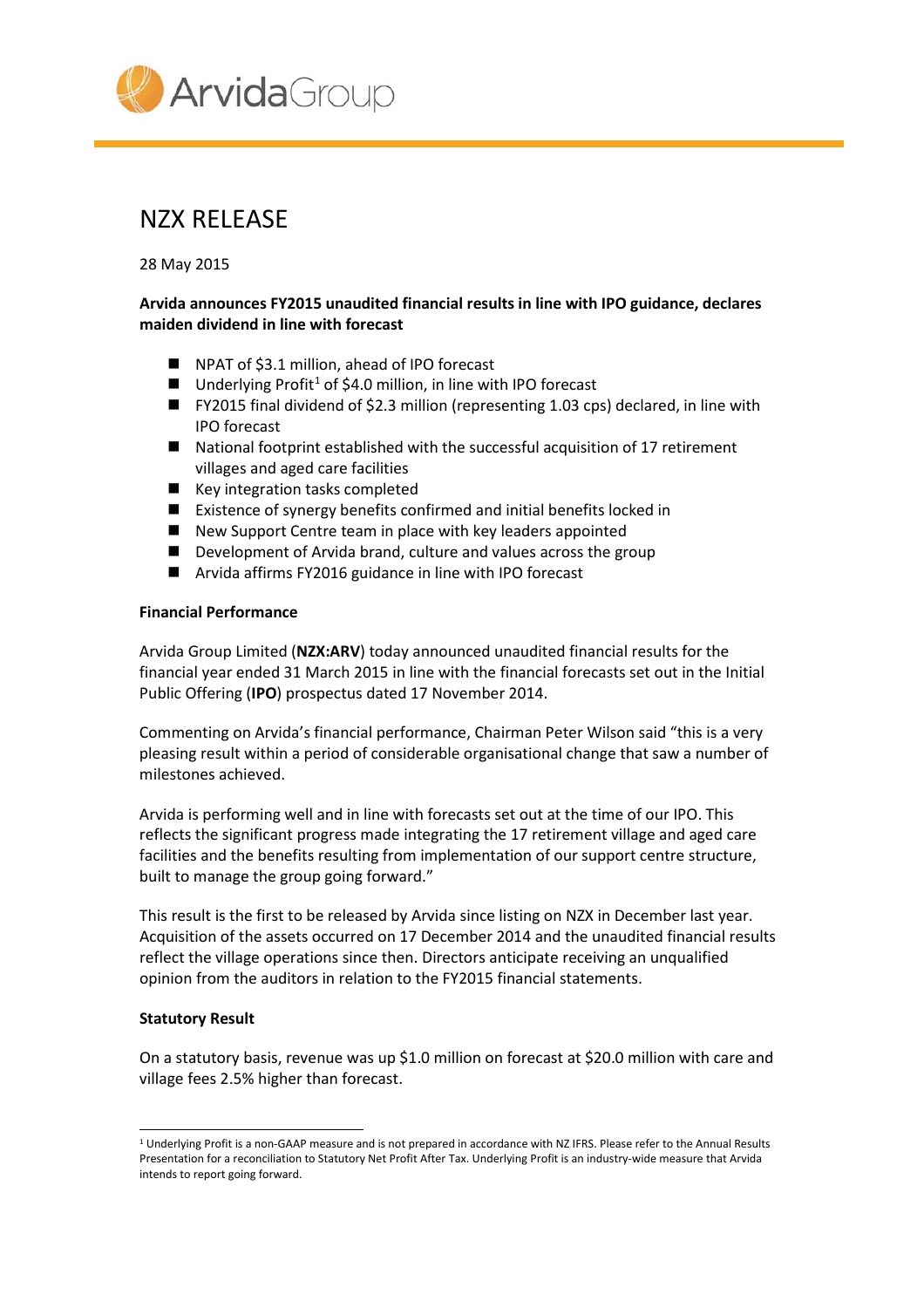

Operating profit before financing and offer costs at \$6.9 million compares to the forecast of \$3.6 million. Arvida recorded \$1.4 million of unrealised valuation gains in the fair value of investment properties, up \$1.2 million on forecast, and a \$1.6 million gain on acquisition of subsidiaries. Operating expenses were \$15.4 million, \$0.1 million above forecast.

Operating profit before unrealised valuation gains, one-off items and offer costs was \$0.3 million higher than forecast.

Preliminary statutory net profit after tax attributable to equity holders was \$3.1 million for the year ended 31 March 2015, \$5.4 million better than forecast. Lower IPO costs and a higher allocation of IPO costs to equity, in combination, delivered a \$1.8 million one-off benefit compared to forecast.

Total assets grew to \$358.3 million, up \$8.7 million on forecast and includes an \$11.0 million increase in goodwill resulting from shares in the IPO being issued at 95 cents as opposed to a model assumption of 90 cents and from the gains made on acquisition. Valuations of all retirement village land and buildings were completed by CBRE as at 31 March 2015. The directors of the subsidiaries completed a director's valuation of the aged care facilities and determined that the values had remained constant from 31 March 2014. It is the intention that all aged care facilities will have an independent valuation completed on a two yearly basis. In comparison to the forecast, \$9.8 million of intangible assets relating to operating rights have been transferred into a combination of investment property and accrued income.

During the period there were 33 resales of existing units and, on a pro-forma basis over the full 12 month period, 143 units resold. Sales of new units were in line with IPO forecast.

## **Dividend**

Arvida has declared a dividend of 1.03 cents per share for the year ending 31 March 2015. The record date for the dividend is 12 June 2015, with payment on 22 June 2015. The dividend is partially imputed at 0.24 cents per share.

A supplementary dividend of 0.11 cents per share will be paid on 22 June 2015 to nonresident holders of Arvida shares.

## **Operational Review**

CEO Bill McDonald highlighted the progress made with the integration plan and renegotiation of terms with a number of key suppliers. The benefit of procurement savings will be evident in FY2016 and future periods.

Appointments to the senior management team have been made to broaden Arvida's support capabilities in development, finance, human resources and operations.

"Our intention is to create a lean operating structure enabling us to implement strategy and support scale increases without burdening the core business. Central to core operations will be a focus on operational delivery, finance and business development; thus providing a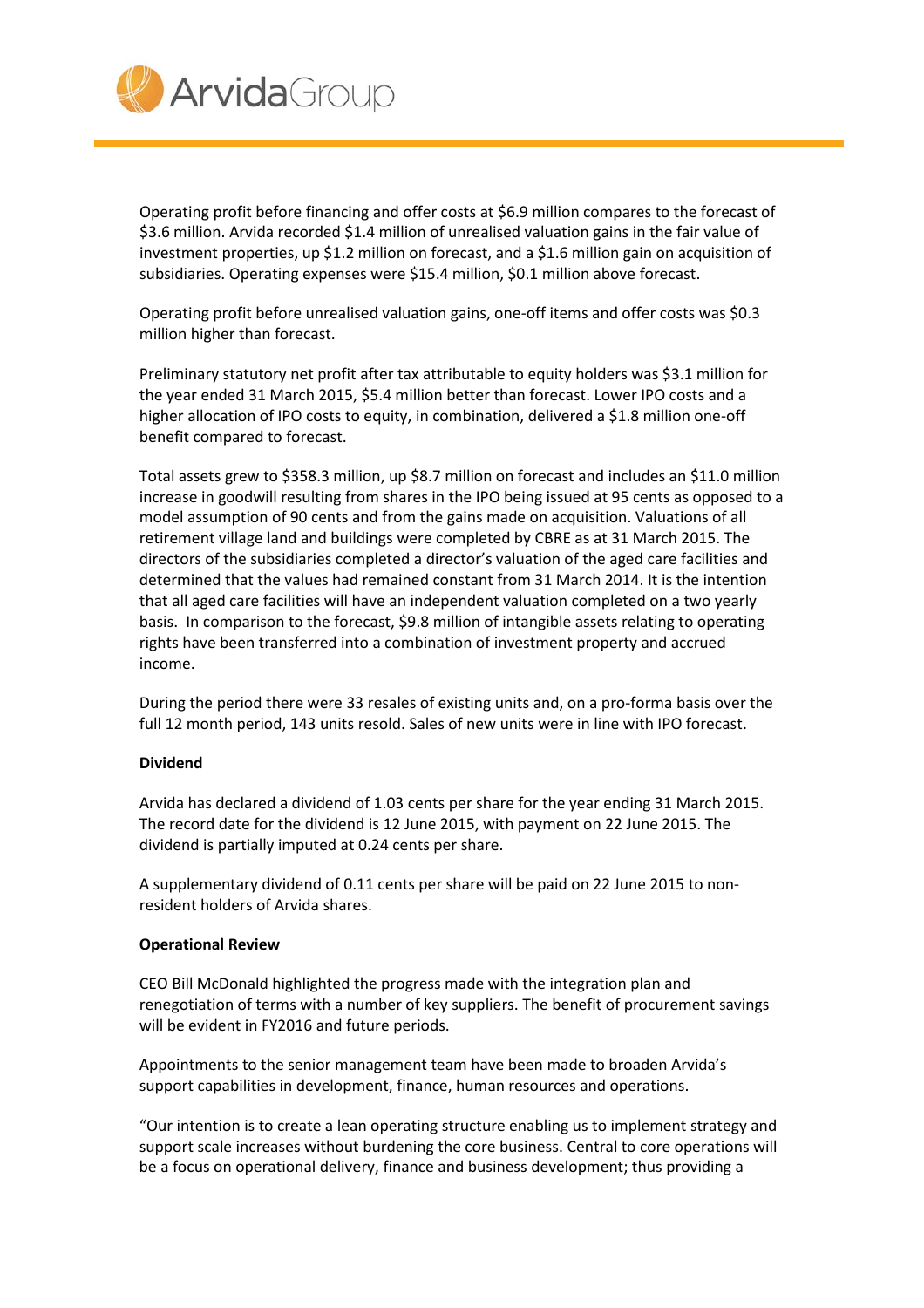

framework for our individual properties to deliver strong results. This structure also permits us to confidently leverage our model, enabling delivery of our real growth opportunities", said Bill McDonald.

A key operational strategy implemented during the period was the ongoing development of a common culture with consistent values across the organisation. In an environment where each of Arvida's properties are different and formed from a unique heritage, Mr McDonald emphasised the value in creating a common link and set of behaviours allowing the unique identity of each individual property to be maintained, while still delivering consistent service.

At an operational level CEO Bill McDonald said "we have a vision to be true leaders and innovators in the New Zealand retirement industry.

We are investing in individualised wellness programmes and actively seeking opportunities to engage our residents in their local communities and the interests and activities that are valuable to them. We also highly value our residents' sense of social utility knowing it is key to a healthier and happier resident population."

In line with our strong focus on care, a group-wide benchmarking analysis of key clinical indicators is underway, enabling us to continually measure and improve the quality of care of our residents.

Importantly, occupancy at Arvida's aged care facilities was constant at 94%, significantly above the national average of 86% recorded in recent DHB survey data.

## **Development Activities**

A number of developments activities are ongoing within existing villages. As at 31 March 2015, 5 villas at Park Lane Retirement Village in Christchurch had been delivered with an additional 3 villas completed since year end. Refurbishment and enhancement of existing units continues across the group.

The design of the significant developments at Park Lane and Rhodes on Cashmere is being progressed. Investment decision approval is pending final planning and feasibility. Current assumptions anticipate further development activity commencing 4th quarter FY2016.

Arvida continues to remediate and refurbish its villages in Christchurch affected by earthquake damage as finalisation of insurance claims with the insurers proceeds.

## **Outlook for FY2016**

On current expectations, the Board considers the financial forecasts contained in the Prospectus to be appropriate.

Arvida Chairman Peter Wilson said "The Board is pleased with progress made to date on implementing the integration plan outlined in the Prospectus. Focus will continue on the integration program and securing the related benefits."